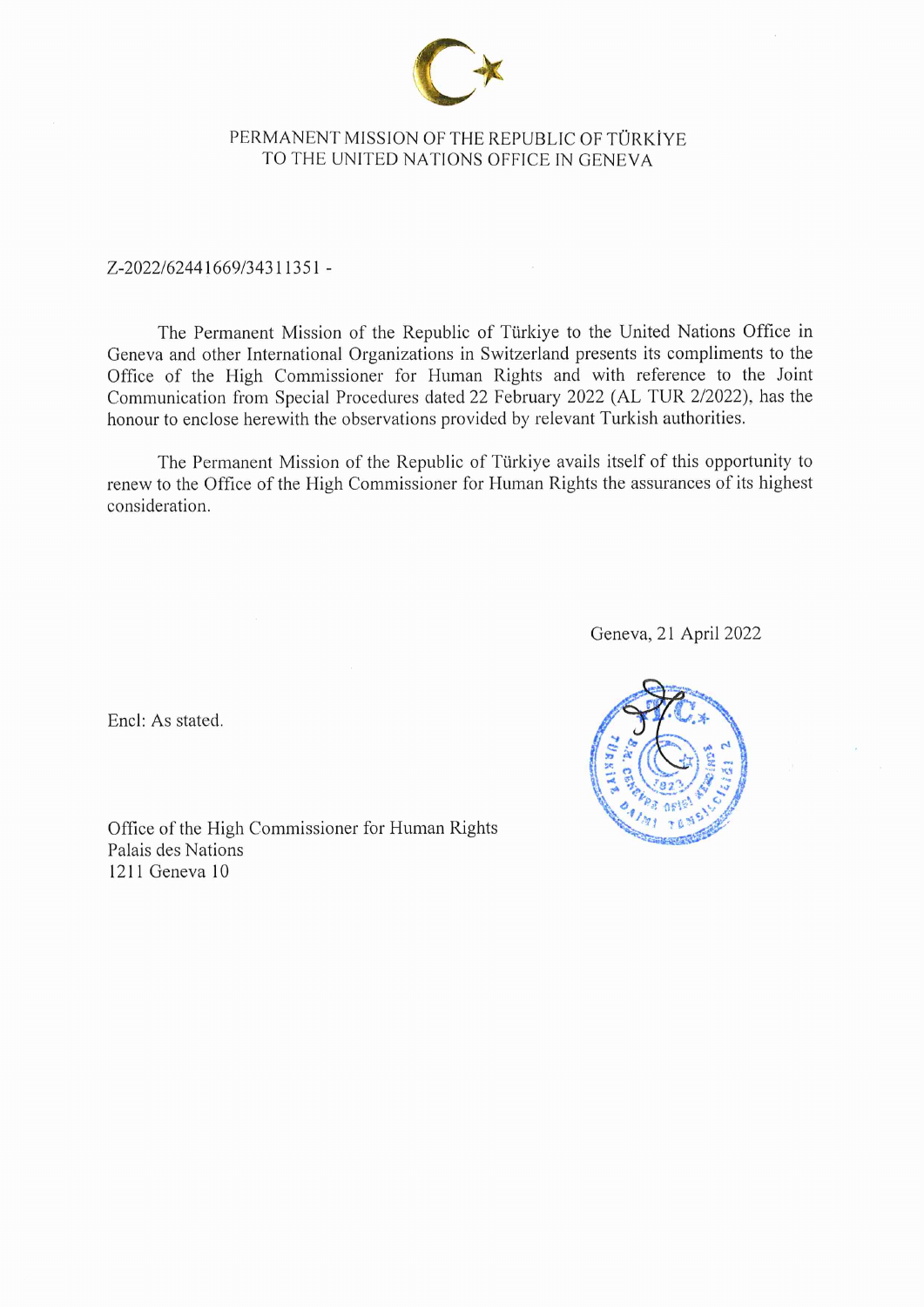# **INFORMATION NOTE IN REPLY TO THE JOINT COMMUNICATION FROM THE SPECIAL PROCEDURES**

#### **(Reference: AL TUR 2/2022)**

**1.** With reference to the joint letter of the Special Rapporteurs on the situation of human rights defenders; on the promotion and protection of the right to freedom of opinion and expression; and on the promotion and protection of human rights and fundamental freedoms while countering terrorism, dated 22 February 2022 regarding Öztürk Türkdoğan, the Government would like to submit its observations herein below.

#### **I. OVERVIEW**

**2.** The Constitution of Türkiye imposes a positive obligation upon the state to ensure the welfare, peace and happiness of the people and the society, to protect the Republic and democracy, to remove the obstacles that limit the fundamental rights and freedoms of the persons. As a requirement of its positive obligations, the State takes the necessary measures to protect its people from terrorism.

**3.** In this context, the national authorities are combatting, in accordance with the rule of law and with due regard to the criteria of necessity and proportionality, the terrorist organizations that threaten the national security and the public order by targeting the security forces and the civilians.

**4.** Criminal investigations and prosecutions related to terrorism charges are conducted by independent and impartial judicial authorities with respect to international instruments and European Court of Human Rights (ECtHR) jurisprudence. Within the specific circumstances of each case, a distinction is made between expressions within the right to express opinions freely, which includes speeches that offend or disturb the state or any segment of society, and expressions that absolutely and seriously incite violence and hatred.

**5.** In this vein, publishing a terrorist organization's declarations/statements that praise, legitimize or encourage the methods involving force, violence or threats of a terrorist organization and making propaganda of a terrorist organization or otherwise publicly degrading the nation, the republic and the organs and institutions of the State are listed as crimes in the Turkish legislation just as in some other member States to the International Covenant on Civil and Political Rights (ICCPR).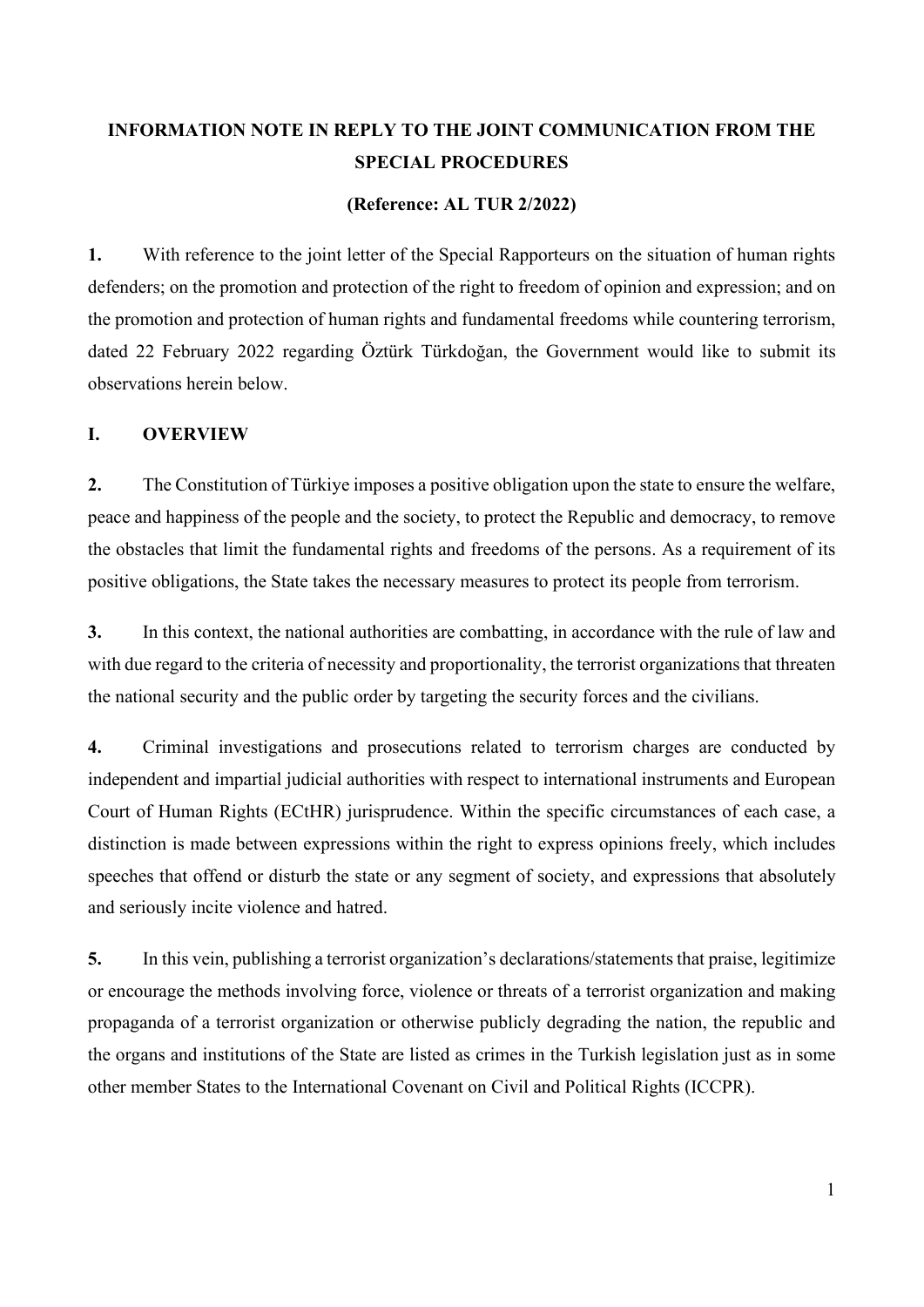**6.** The PKK terrorist organization that Türkiye has been fighting for 40 years is a terrorist organization committing murder and injuries towards civilians, soldiers, police, women and children; robbery, extortion, latrocination, raiding villages, police stations and arson along with many illegal activities such as money laundering, arms, human and drug trafficking. In many countries worldwide as well as the European Union since 2002, the PKK is listed as a terrorist organization.

#### **II. FACTS**

**7.** Öztürk Türkdoğan was investigated for *"being a member of PKK armed terrorist organization"*, *"degrading Turkish Nation, State of Turkish Republic, the Organs and Institutions of the State"* and *"insulting a public officer due to performance of his public duty"* offenses under Articles 314, 301 and 125 of the Turkish Penal Code (TPC), respectively.

#### *Criminal proceedings under the "membership of an armed terrorist organization" offense*

**8.** An investigation was launched against Türkdoğan based on his interviews on various newspapers and TV channels that are deemed to disrepute the anti-terrorism operations conducted against PKK terrorist organization.

**9.** Under the investigation, Türkdoğan's correspondence were listened to and recorded in accordance with Article 135 of the Criminal Code of Procedure (CCP), with the decision of the judge. The records revealed that Türkdoğan, with purposes aligned with PKK's agenda, contacted some members of the press in order to convince them to spread stories that intend to legitimize PKK's unlawful activities.

**10.** In light of these findings, Türkdoğan was taken into custody on 19 March 2021. After his statement was taken in the presence of his lawyers, judicial control measures which include a travel ban abroad and an obligation to report to the authorities by giving signature to the nearest police station, were decided to be applied.

**11.** Türkdoğan's obligation to report to the authorities was lifted on 30 November 2021.

**12.** On 16 December 2021, a public action was brought against Türkdoğan. The indictment against him includes evidence of money transfers to persons who were subjected to legal action due to membership to an armed terrorist organization, correspondence records, digital records obtained in searching his house and various publications online supporting PKK's agenda.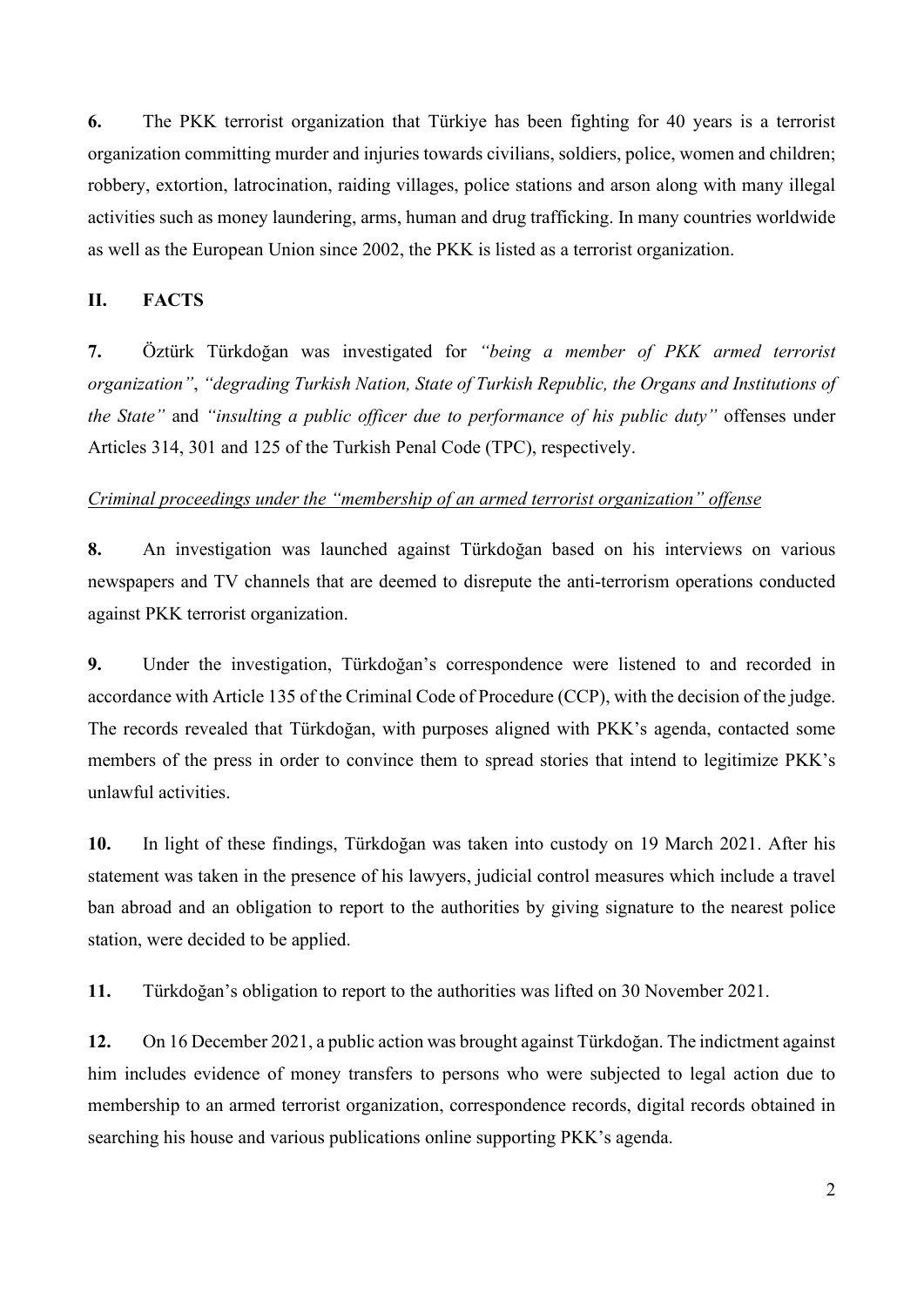**13.** On the last hearing dated 19 April 2022, Türkdoğan was acquitted from the aforementioned charges. His travel ban was also lifted with the decision.

# *Criminal proceedings under the "degrading Turkish Nation, State of Turkish Republic, the Organs and Institutions of the State" offense*

**14.** Türkdoğan was investigated under the aforementioned offense based on his statements in a declaration published on the *İnsan Hakları Derneği/Human Rights Association* (İHD) website.

**15.** On 30 December 2021, a public action was brought against him. Türkdoğan's criminal proceedings on the abovementioned offense continues before the Ankara 24th Assize Court.

# *Criminal proceedings under the "insult against a public officer due to the performance of her/his public duty" offense*

**16.** On 9 December 2021, a public action was brought against Türkdoğan under Article 125 of the TPC for his comments published on İHD website.

**17.** Türkdoğan's criminal proceedings on the abovementioned offense, continues before the Ankara 60<sup>th</sup> Assize Court.

### *Individual application to the Constitutional Court*

**18.** On 10 May 2021, Türkdoğan lodged an individual application to the Constitutional Court, claiming his rights were violated during the search on his house conducted under the investigation. The application is pending.

## **III. OBSERVATIONS**

### *Regarding Anti-Terror legislation*

**19.** The Government would like to remind the Rapporteurs that all aspects on Turkish anti-terror legislation and implementation thereof was thoroughly addressed in its reply dated 22 October 2020 to the Joint Communication OL TUR 13/2020 from the Special Procedures.

**20.** "Terrorism" is clearly defined in Article 1 of the Law on Combating Terrorism no. 3713 as follows: *"Any kind of act done by one or more persons belonging to an organization with the aim of changing the characteristics of the Republic as specified in the Constitution, its political, legal, social,*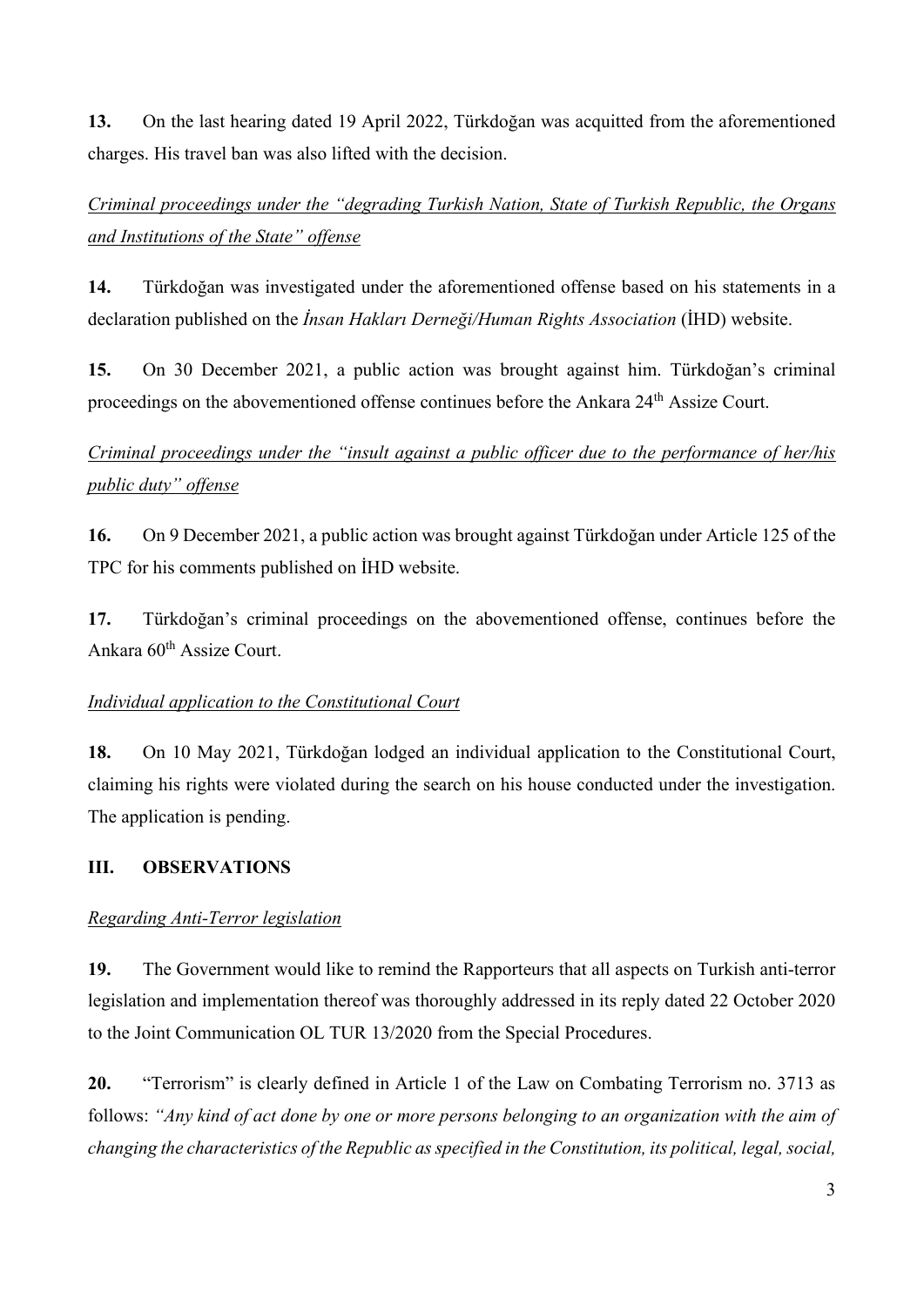*secular and economic system, damaging the indivisible unity of the State with its territory and nation, endangering the existence of the Turkish State and Republic, weakening or destroying or seizing the authority of the State, eliminating fundamental rights and freedoms, or damaging the internal and external security of the State, public order or general health by means of pressure, force and violence, terror, intimidation, oppression or threat."*

**21.** As for Article 314 of the TPC titled *"Armed Organization"*, for an organization to be considered as an armed terrorist organization, it is required to be established with the purpose of committing the crimes listed in the TPC under titles *"Offenses against State Security"* and *"Offenses against the Constitutional Order and Its Functioning";* sufficiently armed or have the means to use such arms to commit such offenses; alongside with the requirement to match the conditions set out under Article 220 of the TPC titled *"Establishing Organization for the Purpose of Committing Crimes".*

**22.** Article 7/1 of the Law on Combating Terrorism no. 3713, regulating the offenses of establishing, managing or being a member of an armed terrorist organization, specifies that the offenders shall be punished according to provisions of Article 314 of TPC.

**23.** The objective and subjective elements of *"being a member of an armed terrorist organization"* crime, had been determined through established jurisprudence of the Court of Cassation. As such, knowingly and willingly participating in the activities of an armed terrorist organization for the purpose of committing the crimes constitutes the subjective element of the crime. On the other hand, the existence of at least 3 members within the organization, a hierarchical bond between the members, gathering under the same purposes, continuity of activities and having the means to commit crimes are determined as the objective elements of the crime.

**24.** Article 6/2 of the Law on Combating Terrorism on the other hand, specifies that, only statements and expressions that legitimize, praise or encourage terrorist organizations' methods of force, violence or intimidation are punishable under the said Law.

**25.** In this respect, the Government is of the opinion that the legal elements of terrorism related offenses are foreseen in the relevant legislation in a clear, predictable and understandable way and are consistent with the international human rights law.

*Regarding factual grounds of the charges against Türkdoğan for the terrorism related charges*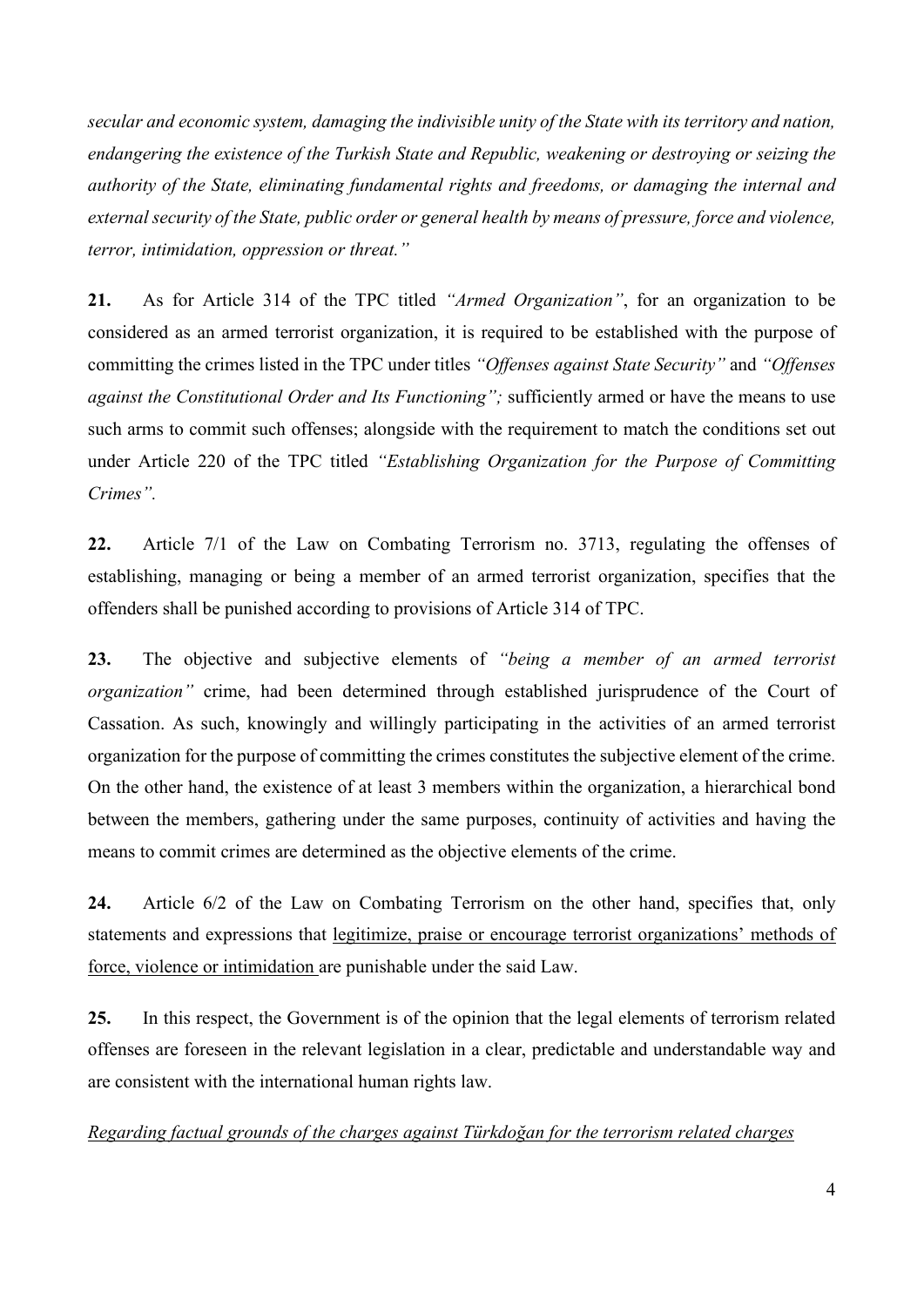**26.** The evidence against Türkdoğan and the factual grounds for the charges levied against him are mentioned above and after examination by the independent judiciary, he was acquitted from the said charges.

**27.** States have positive obligation to protect the public from terrorist threats as their responsibility to protect the right to life of all individuals subject to their jurisdiction and to ensure the rights recognized in human rights instruments they are party to, such as European Convention on Human Rights (ECHR) and ICCPR. Under this obligation, anti-terror legislation was formed and it applies to any terrorist threat, non-discriminately. In this respect, Türkdoğan, as with anybody suspected of the same crimes would be, was investigated and prosecuted by the independent and impartial judicial courts, in accordance with the domestic legislation and international law.

**28.** Türkdoğan has been effectively able to defend himself, represent himself with his lawyers, put forth issues in his favour in the proceedings. He is able to apply for legal remedies as well as lodging an individual application to the Constitutional Court, which he already did.

### *Regarding "insult" charge*

**29.** Freedom of expression is not an absolute right without limits. While everyone has the right to express and disseminate his/her thoughts and opinions by speech, in writing or in pictures or through other media, the exercise of these freedoms may be restricted for protection of the reputation or rights of others as per Article 26 of the Constitution, Article 10 of the ECHR and Article 19 of the ICCPR.

**30.** While criticizing public officials and evaluating their activities are within the limits of freedom expression in a democratic state of law, it is necessary to protect the officials against humiliating attacks aimed at harming their functions and dignity while performing their duties. The Constitutional Court states that the honour and reputation of an individual is included within the scope of "spiritual existence" which is stipulated in Article 17 of the Constitution. The state is obliged not to intervene in honour and reputation which are a part of the spiritual existence of an individual and to prevent the attacks of third parties. [1](#page-5-0)

<span id="page-5-0"></span><sup>&</sup>lt;sup>1</sup> Judgment of the Constitutional Court dated 16 July 2014. Nilgün Halloran, App no: 2012/1184 § 35. The judgment of the Constitutional Court is available at:<https://kararlarbilgibankasi.anayasa.gov.tr/BB/2012/1184?Dil=en>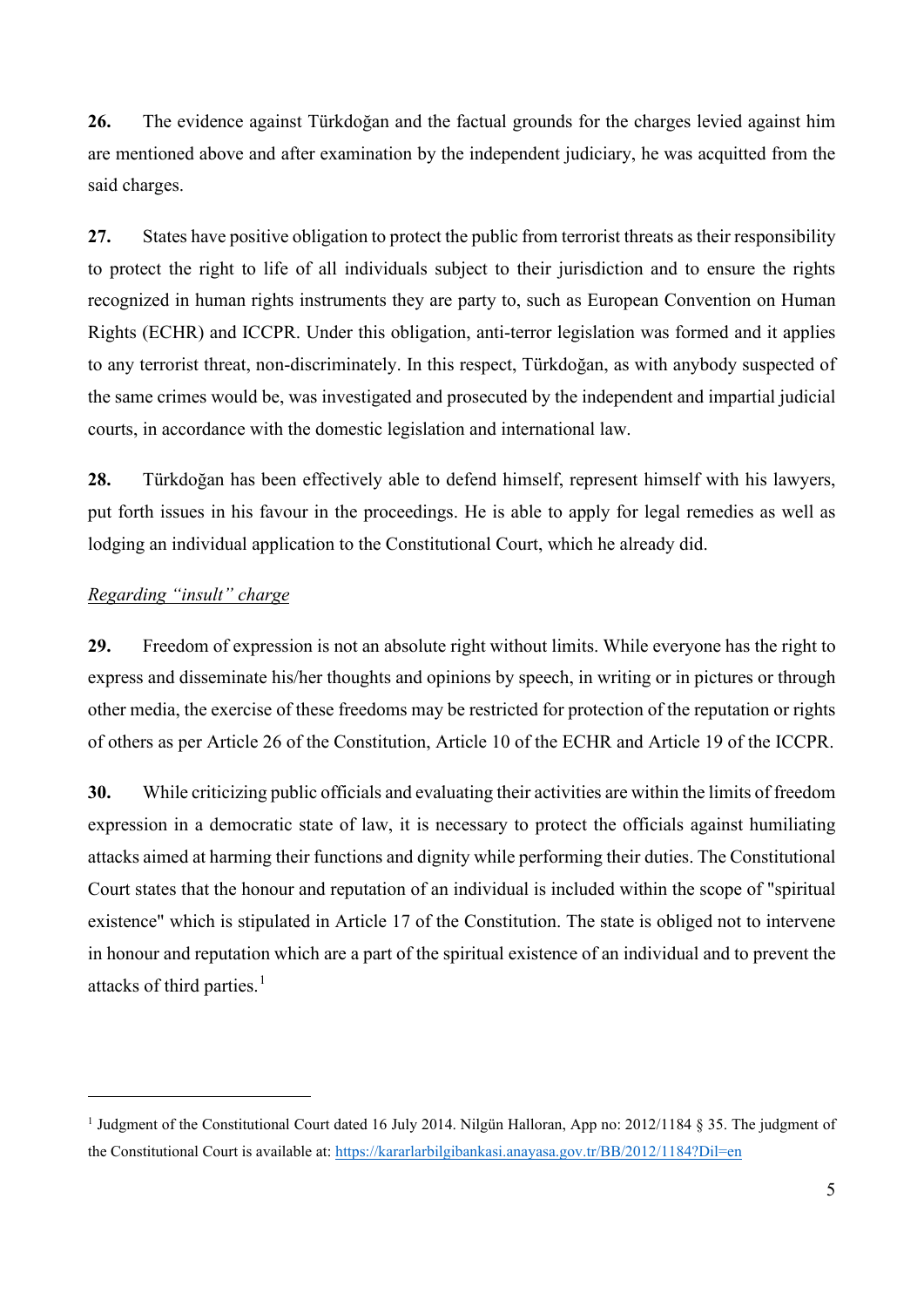**31.** According to the ECtHR, while the limits of acceptable criticism are accordingly wider as regards a politician as such than as regards a private individual, the Convention enables the reputation of all individuals to be protected and this protection extends to politicians too.[2](#page-6-0) In *Prunea v. Romania,*  a case concerned an article written by the applicant which was considered as defamation against a parliamentary election candidate by the domestic authorities, the ECtHR stated that the article was an attack on the candidate's reputation, reaching the requisite level of seriousness and causing prejudice to personal enjoyment of his right to respect for private life and found no violation of freedom of expression in the intervention by the authorities.<sup>[3](#page-6-1)</sup>

**32.** The Constitutional Court, in its jurisprudence, evaluates whether a fair balance was struck by judicial bodies between the freedom of speech and protecting the individual's reputation. In this evaluation, the Court applies the criteria set by ECtHR in its jurisprudence which stated as follows: a) contribution of reports or expressions in the press to a debate of general interest which concerns public, b) level of famousness of the person targeted and the aim of the report, c) prior conduct of the person concerned, d) method of obtaining the information and its veracity, e) content, form and consequences of the publication and f) severity of the sanction imposed.[4](#page-6-2)

**33.** The Constitutional Court states that the public bodies have discretion over the restrictions in relation to the freedom of expression. However, this sphere of discretion is also subject to the scrutiny of the Constitutional Court. During the scrutiny which will be conducted within the framework of the criteria of conforming to the requirements of the democratic order of the society, proportionality and not infringing upon the essence, a detailed assessment which differs according to various elements such as the type, form and contents of the expression, the time when it is expressed, the quality of the reasons for restriction is required instead of a general or abstract evaluation.<sup>[5](#page-6-3)</sup>

<span id="page-6-0"></span><sup>&</sup>lt;sup>2</sup> Lingens v. Austria (9815/82), dated 8 July 1986. The judgment of the ECtHR is available at: [https://hudoc.echr.coe.int/eng?i=001](https://hudoc.echr.coe.int/eng?i=001-57523)-57523

<span id="page-6-1"></span><sup>&</sup>lt;sup>3</sup> Prunea v. Romania (47881/11), dated 8 January 2019. The judgment of the ECtHR is available at: h[ttps://hudoc.echr.coe.int/eng?i=001](https://hudoc.echr.coe.int/eng?i=001-188987)-188987

<span id="page-6-2"></span><sup>&</sup>lt;sup>4</sup> Axel Springer AG v. Germany (39954/08), dated 7 February 2012. The judgment of the ECtHR is available at: [https://hudoc.echr.coe.int/eng?i=001](https://hudoc.echr.coe.int/eng?i=001-109034)-109034

<span id="page-6-3"></span><sup>5</sup> Judgment of the Constitutional Court dated 23 January 2014. App no: 2013/2602. § 48.The judgment of the Constitutional Court is available at: <https://kararlarbilgibankasi.anayasa.gov.tr/BB/2013/2602>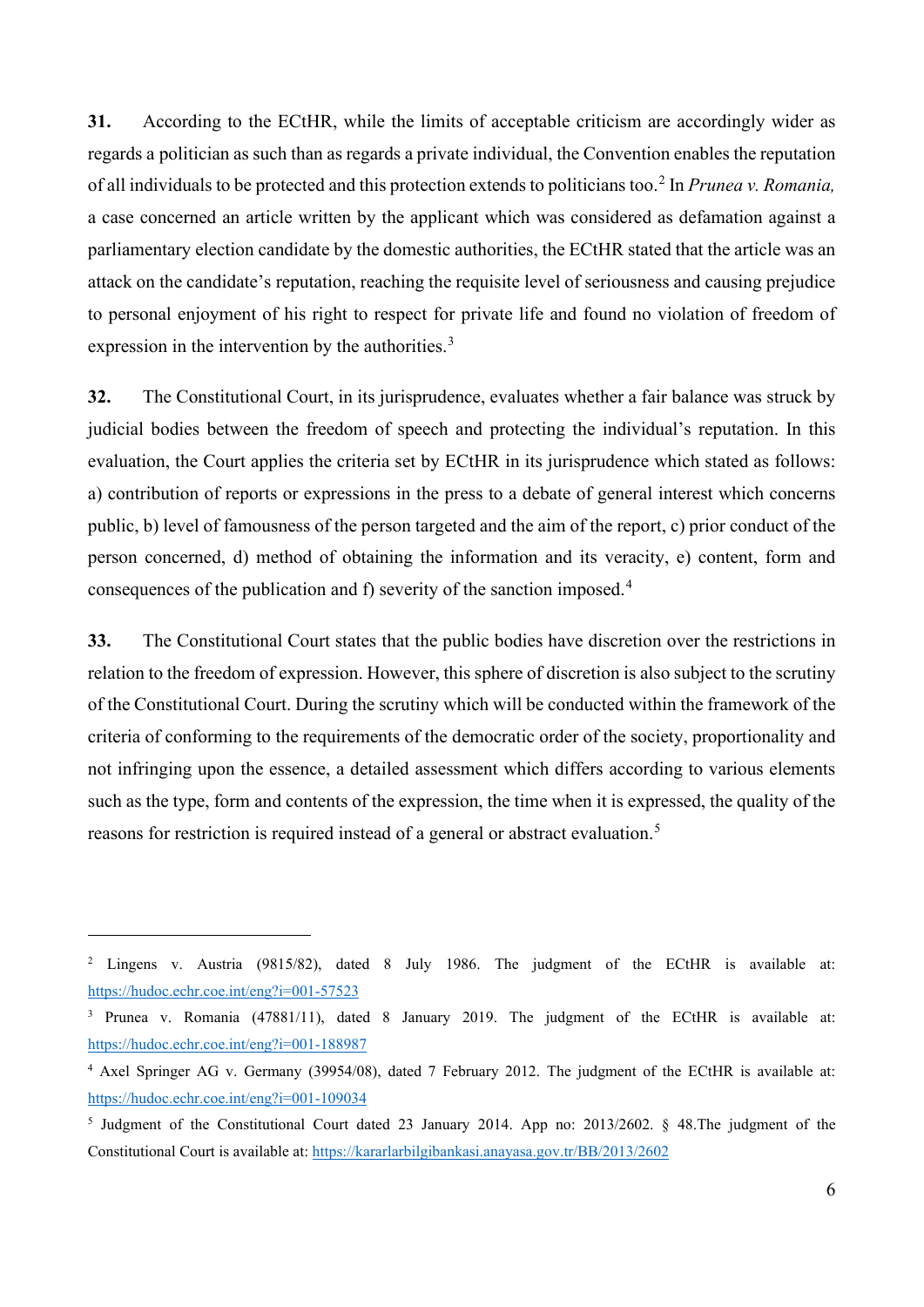**34.** The Government, would like to remind the Special Rapporteurs that the judicial proceedings are ongoing before the first instance court, which is bound to consider the Constitutional Court's jurisprudence in giving its decisions. Whether the charges against Türkdoğan respected to criteria of necessity, proportionality or non-discrimination and whether his rights were violated is subject to the examination by the judiciary.

### *Regarding "degrading Turkish Nation" charge*

**35.** According to Article 301/1 of the TPC, a person who publicly degrades the Turkish Nation, State of the Turkish Republic, Turkish Grand National Assembly, the Government of the Republic of Türkiye and the judicial bodies of the State shall be sentenced a penalty of imprisonment for a term of six months to two years. Paragraph 3 of the said Article states that the expression of an opinion for the purpose of criticism does not constitute an offence.

**36.** The Government would again like to remind the Special Rapporteurs that the judicial proceedings are ongoing before the first instance court and will be subject to evaluation by the independent courts in terms of freedom of expression in accordance with the criteria mentioned above.

## *Regarding Judicial Reform Strategy and Human Rights Action Plan*

**37.** The Judicial Reform Strategy, which serves as a roadmap for the works carried out in the field of justice, was published in 2019. The objectives and activities in the Strategy are to strengthen the rule of law, to protect and promote rights and freedoms more effectively, to strengthen the independence and impartiality of the judiciary, to increase transparency, to simplify judicial processes, to improve access to justice, to strengthen the right to defense, to increase effectiveness of the right to trial within a reasonable time and to raise standards applied by the courts with regard to freedom of expression. As part of the Reform Strategy, with the amendment made in 2019 to Article 7/2 of Law no. 3713, the expressions that do not exceed the limits of reporting or made for the purpose of criticism shall not constitute a crime.

**38.** With the Human Rights Action Plan (HRAP), which was announced on 2 March 2021, establishment of a strong, accessible and effective human rights protection system is determined as a primary goal. The Action Plan is prepared with broad participation of all stakeholders including NGOs.